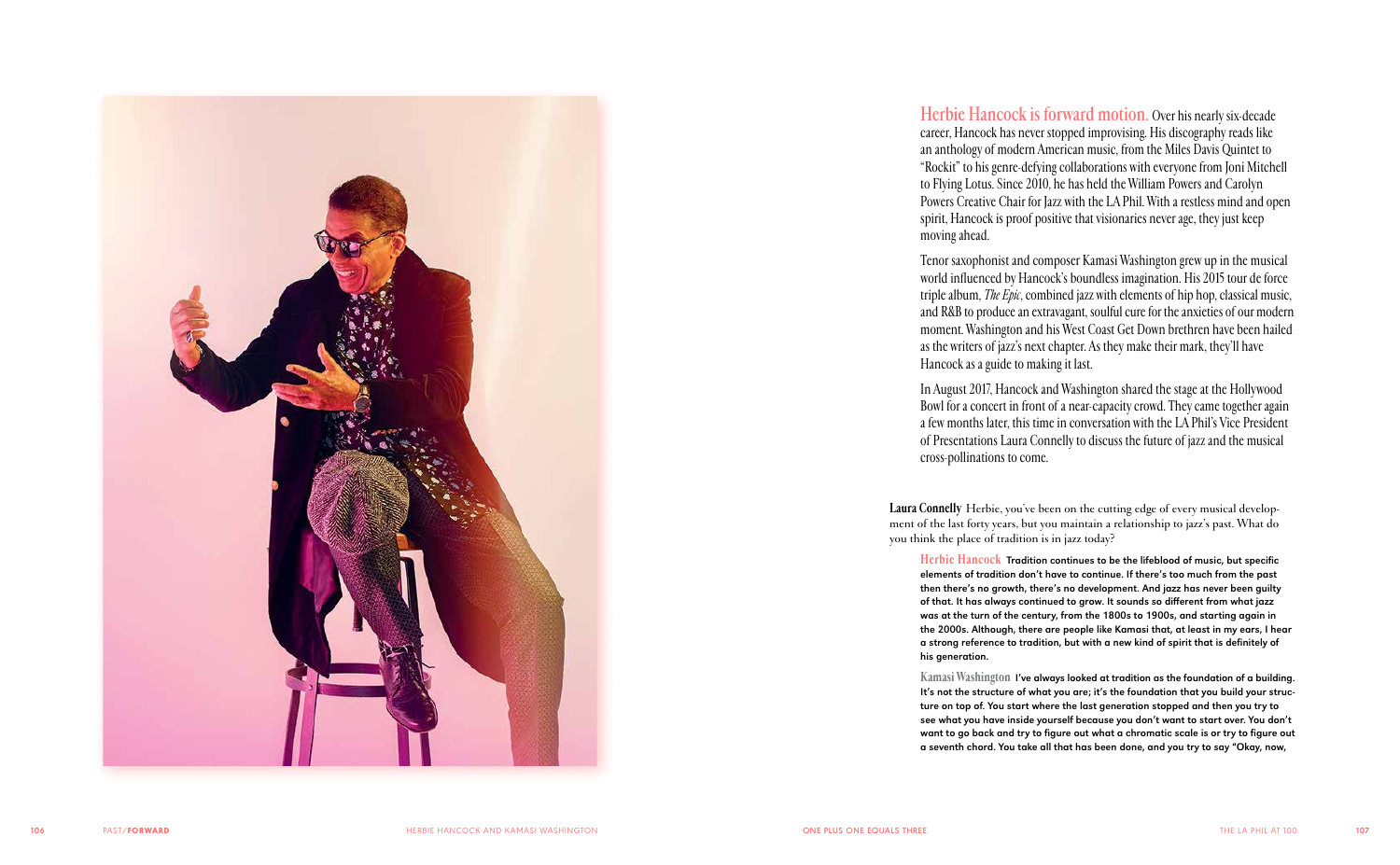how do I speak to who I am and what I've experienced?" Because that's what I feel like music really is. It's you expressing your experience and who you are and putting it into sound.

I don't know what it feels like to be on a train tour. You don't get on a train like Duke Ellington did and ride around the country. I don't have that, those things that were in his music, but other things, like love or family or brotherhood or pain, those things, they make it. We stand on the platform of things like that from people like Herbie, people before Herbie, and people after Herbie. We are stand ing on top of each other looking for another branch. It's a continuous structure that just keeps getting bigger and bigger. Tradition is just part of that structure.

**Hancock** The great thing about that description of a tree is, when the baton gets handed from one generation to the next, you don't disregard the person who handed it to you.

**Washington** And one branch can grow from another. Herbie can probably attest to this: Someone learned something from you and grew a branch, and you said "Oh, that's interesting. I'm going to grow from there." That's the beautiful part it's about sharing. One of the most powerful aspects of music is that it brings people together. You see it. A song comes on and, whether you know a person or not, you're connected. It's a powerful thing. It reaches beyond time. Like I said before, there are experiences that the world has gone through that put us in a completely different place from the way it was when Mozart was making music, but somehow, his experience can touch you. I can experience it, and our worlds are probably as different as two worlds can possibly be. I can still feel that music. That's amazing. There are very few things that exist like that.

**Hancock** I totally agree with you. And today, because of technology, we have the opportunity to experience, in various forms, what humanity is really about. There are so many elements that connect us. One hundred years ago, how many people might you have known from Thailand? Whereas today, I've been to Thailand. You meet people. You've had a chance, even on the Internet, to interact with people and see the proof of what our inner humanity is really about. It's refreshing, and it's uplifting.

Do you think technology is changing the way we listen to music as well?

**Hancock** I was around when the World Wide Web was first introduced. I got to see the birth of that whole thing, and it blew my mind. The first time I went online I stayed up for three days on the Internet without speaking. I couldn't sleep because it was like you turn a page and you're in another country, right in front of you, without getting out of your chair. Technology has afforded us the opportunity to not only get in touch with each other for communication, but to create together, to experience the artifacts of other cultures and the output of their creativity. There are so many common bonds that we have, that transcend our differences. The great thing about what Kamasi is doing musically is that he celebrates our differences and our similarities at the same time. I'm totally in agreement with that; that's what I try to do with music.

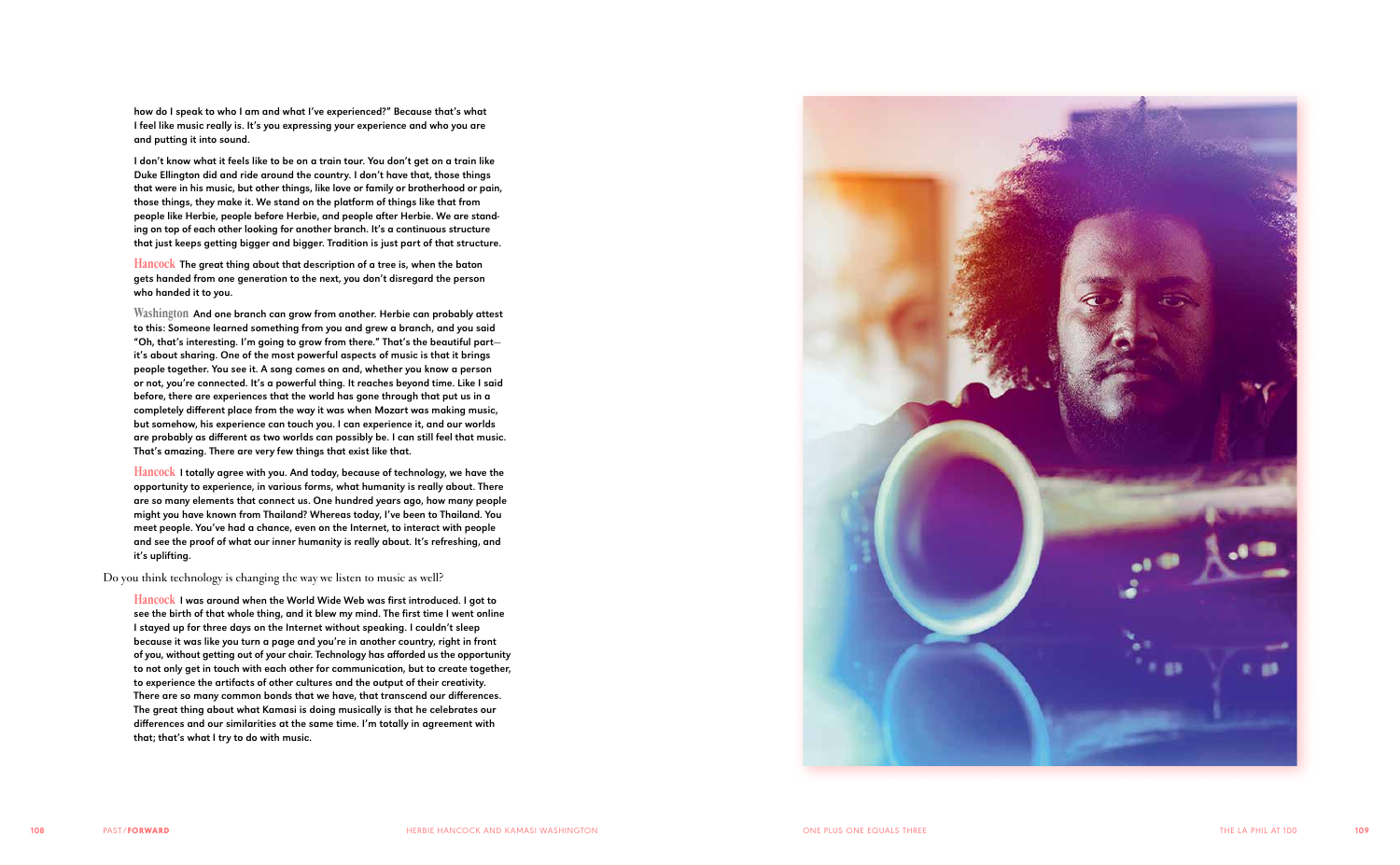We live in such a quick world, and everything is so immediate with technology. Kamasi, with *The Epic*, did you think you were on the cutting edge releasing a 172-minute triple-album set?

**Washington** Well, information is more accessible than it's ever been. Knowledge is only as difficult as your desire to have it. There's no information that you can't readily get in an instant, but the balance to that now is getting people to want the information. When I was a kid there was no YouTube, there was no Spotify. You only got to hear the music you owned, and most people had maybe fifteen, twenty CDs. You were particular about what you got into because you couldn't get everything, and the things you did get you went all the way into them because you had no choice. Whereas now, you can have anything you want. The moment a kid decides he's into jazz, he goes on Apple Music and has a million jazz records. It gives the illusion that people have a short attention span, but I never really believed it.

I'm part of a generation, when I get into a show, I go on Netflix, and I watch the whole thing. I watch twenty-eight, twenty-nine hours because I'm into it. Or, my little sister finds a song she likes, and she listens to that song all day, every day. That freed me up musically. I don't need to worry about this time limit, this idea that people have short attention spans. They don't have short attention spans they just have a very particular attention span.

**Hancock** It's a convenience to help you to get something that you want quickly, just like going to the store. The vegetables are over here, and the cereal, the corn flakes, is over there. But those categories put things in boxes, right? What I like to do is to think of what are the characteristics that define that box. In other words, a box is limited. It's a box, right? Music is infinite. It's not a box. Human beings are infinite. We're not a box.

Before I made my album, we just came from a place where music was what we did all day long since we were little kids. There was a whole bunch of us who were second-generation musicians who grew up together, and we would literally be outside all day, all night, just playing music. We might play one, two, three songs over the course of four hours and drive my neighbors crazy. My dad used to tell me that the police were going to come and make us stop. When I was making my album, I decided to make the album that I wanted to hear. I didn't take anything other than that into consideration. In hindsight, I can say I understood how the accessibility of information has shaped perception, but in reality, I just wanted to make something cool.

Switching things up a bit, you've both made important contributions to hip hop as well as jazz, but we still separate things: hip hop, jazz, house, classical. Do you think genres hold us back, or do they serve a purpose for people?

**Washington** If it's a tool that's misused, then genres can hold you back. For me, they have a very practical application. When I go to a CD store, I want to hear music that has certain instrumentation and a certain kind of sound. That type of music is over there. That's the only real purpose to me of a genre. It's not to define what the music can be or the parameters or anything like that. It's when you start using it for that reason, that's when it starts to hold the music back.

We've talked about technology, but we can't talk about the future from our vantage point in America right now without talking about the volatility of our politics. Music has always been a powerful force in some of the most difficult points in our history. What role do you see music playing in our society right now?

What I like to do is think "How many things can I break?" I like to break things. I like to think about the characteristics of the box and how to defy that. That's what stimulates my creativity. A lot of times, when you're doing something that's not predefined, people will say "You can't do that." Well, the way you get me to do something is to tell me I can't do it. I figure out how to make it work, and after you've done that for a while, you get pretty good at it. You gain confidence, and it stimulates your courage.

I like to do things that support the courage of other people, the courage of people in the audience. I like to do things that they don't expect, or even make mistakes. When I hit the wrong patch and the sound definitely doesn't fit, my attitude becomes important then. Instead of freaking out and having it destroy the next moment, I go "Oops. Change the patch, and keep going." And, then, people know it's human to make mistakes. It's human to have something unexpected happen, and it's okay. Let it go.

**Washington** The act of overcoming is an idea people appreciate. What Herbie is talking about is he finds the box or the barrier that wants to stop you, and he says, "I'm going to overcome that." That's why we love his records, because you hear him overcoming something. He finds a really creative way to get there, and people go "I didn't think that was possible." We love that music because we share the experience. When somebody hears you overcome a challenge, it's like they overcame it themselves in a way.

**Hancock** What we've been defining is the rules-based stuff in our world. Some times, rules are necessary. Many times, they're necessary, or else there's chaos. But the people we actually learn from are not the ones who follow the rules. We learn, and we study the people who broke the rules. The ones who followed the rules, nobody knows who they are because they never made a difference.

**Washington** Some people who break the rules, they redefine the barriers. You're not redefining what the box is. You thought the box was a square, but no,

it's a hexagon.

**Washington** Our politics right now are so focused on dividing people. I think it's why music is in one of the best places it's been in a long time, in a lot of ways. You listen to the records people are making, and a lot of inspiring stuff is happening. The world has a way of balancing itself—music being a counterforce to all that noise. Every time you turn on the news, anything that's spreading information, it's divide, divide, divide. Music has a power to overcome all of that and to take people and put them together. It reaches beyond your understanding and your reasoning.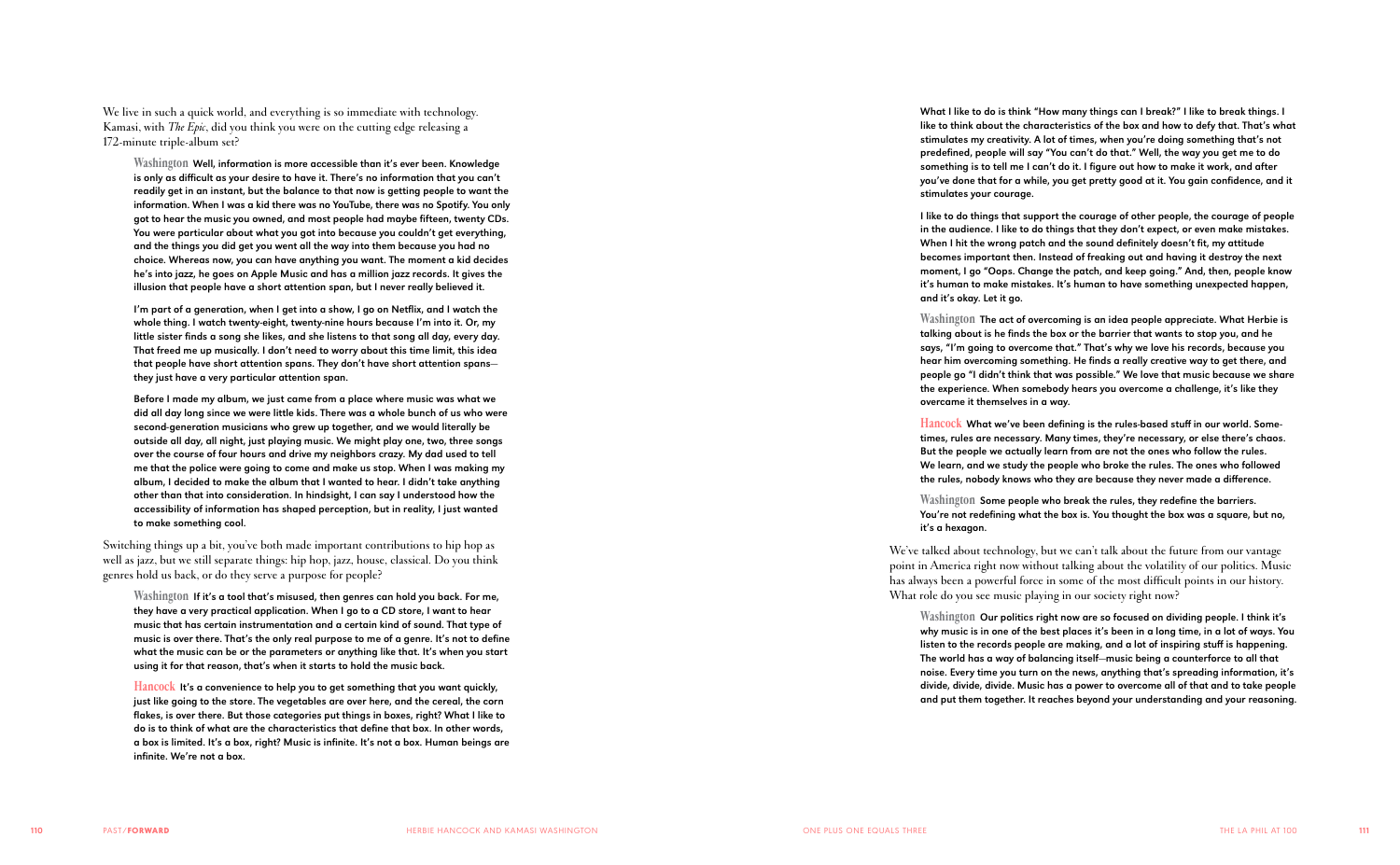I always say that sound is the one sense you can't turn off. It's there as the fail-safe. If all else fails, you'll hear each other. Because of that, music has this quality. You can hate black people all you want, but when James Brown comes on, you're not going to hate them in that moment. You know what I mean? That moment, you go "Oh, I'll go back to being a bigot when the song is over."

Right now, music has a job to do. You all trying to tear everybody apart? Well, we're going to keep them together.

**Hancock** That's a wonderful thing about music and the arts in general, too, that it has within it a force. Actually, it's within the human beings who are creating it. The ability to point toward the beauty of people with varying experiences, various cultures, various backgrounds, various religions, and bring us together to create something that no single one could create by itself. When you put two people who have different backgrounds together to create something, what comes out is a third thing. One plus one equals three. That's a new kind of math.

How can we ensure that the next generation is learning that new math? For the past few decades, music education hasn't been a priority within the public school system. Where do you see it going today?

**Hancock** A lot of things have changed over the years about the presence of music in our institutions. In many cases, music has been put on the back burner. It comes from not having a realization of the real value of what the arts are about because the arts are not in your face in the same way as your job or business or other aspects of life. But I'm sensing now that we're beginning to upset that apple cart and that the arts are finally starting to be recognized as an important thing that we almost forgot. We may not be seeing it in our politics so strongly yet, but I'm starting to hear voices outside, of people speaking up about their own experiences and how music has rescued their lives. Arts education is beginning to emerge as something that we all really need to pay attention to and need to support.

**Washington** I agree. For a long time, education became so much more about how to get a job, how to make money, than about really gaining any type of enlighten ment and actually learning. Because information is so accessible now, people who really want an education are once again getting it for that reason, that enlighten ment. When that happens, like Herbie was saying, the arts all of a sudden pop right back up. Music is such a core human activity. Just because you're not going to be a professional musician one day doesn't mean you shouldn't learn music. I think everyone should learn music. I think it's part of who you are as a human being. Yeah, you're going to have special people who are really, really great at it who end up going on to be professional, but everyone learns math even if you're not going to be a mathematician. Everyone goes to PE even though they're not going to be in the NBA. It's these core things, and music is one of them. As education becomes more a tool of enrichment instead of a pathway to an occupation, the arts will keep growing.

Coming from the LA Phil's perspective, we're interested in how classical music fits into that growth. Is there a role the LA Phil can play in the relationship between jazz and classical music?

**Hancock** Heck, yeah. I've been looking for that day for a long time.

## **Washington** Is this the invitation? Accept it.

**Hancock** You know, I see a lot of new players coming along who were brought up not just listening to classical music but listening to pop music, and they want to know how to improvise. That's something I want to be a part of, teaching classical musicians that kind of skill, not necessarily jazz per se, but the concept of improvising. It used to be a very important part of classical music, and it got lost over time, unfortunately.

**Washington** To have that ability to hear music, one, and then understand what you're hearing, and then be able to create within it. There are so many classical players that I hear who have such a mastery of their instrument. You just tack on a little more understanding, and who knows what you might come up with? That interacts, then, with us as composers, to be able to write music for such amazing musicians like those in the LA Phil. It's inspiring. "So, I can pretty much write whatever I want to write? There's *nothing* off the table?"

It would be inspiring to collaborate, to have those kinds of colors to paint with in a different way. A lot of the stuff I write uses strings, and a lot of players say "You're writing stuff for me that I don't normally play." There's so much opportunity in there to create some new music that's never been heard before and to have musicians stretched to places that they're not used to being stretched.

**Hancock** The other thing is there's a lot more we can learn from the classical side of things, the different types of devices that we're capable of using on our instrument and in our own writing. Like writing for strings, knowing all the different types of bowing that get different kinds of effects, which we don't really use enough in the jazz world.

We're hearing a lot of cross-pollination right now between pop, R&B, jazz, even church music. It's been the stimulus of a new jazz sound that Kamasi is part of and Terrace Martin and Flying Lotus and other people from Los Angeles. I see it growing a new audience, and it's starting to get global attention. So, this is a great time for this kind of collaboration to happen, with classical music included, because can you imagine what the music could be like with the LA Phil?

**Washington** We could have a three-way collaboration: Herbie Hancock, Kendrick Lamar, and John Williams.

**Hancock** That would be cool.

**Washington** With the LA Phil being the centerpiece.